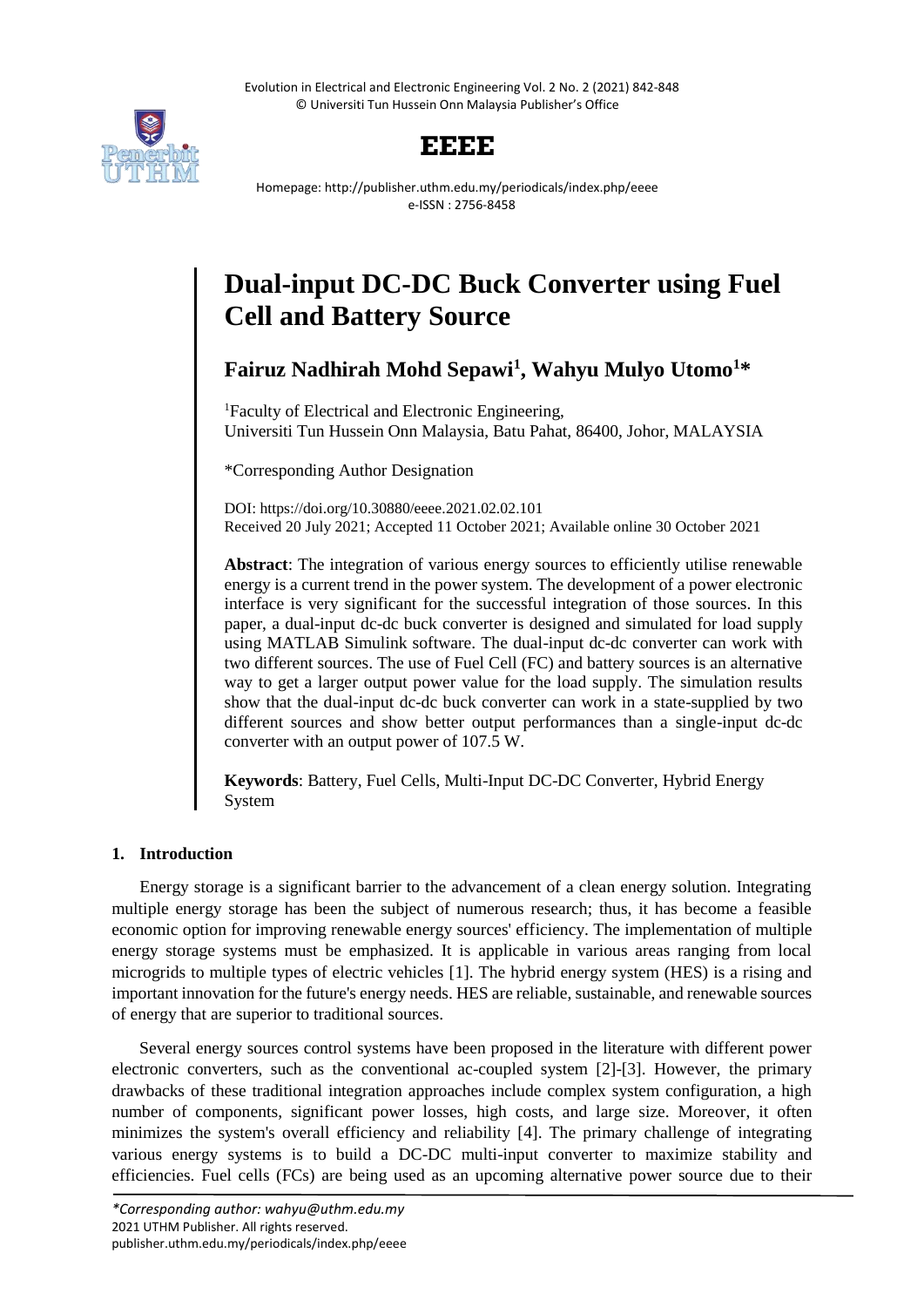positive attributes, such as high efficiency and reliability [5]-[6]. However, it does not provide enough power as it is limited by the effects of the cell output voltage changes and the electrochemical reaction rate [7]. Besides, a load differential power output must be controlled by an energy storage system (ESS) due to a long initialization time and slow dynamic response. Batteries are typically used to store energy, save power starting and boost peak power capacity [8]. Hence, this project proposes a dual-input DC-DC converter that utilizes FC and batteries as inputs to improve stability, enhancing efficiency in respect of HES.

#### **2. Materials and Methods**

#### 2.1 System Configuration

Dual-input buck converter circuit diagram and the proposed system block diagram for HESS based on dual-input DC-DC converter is shown in Figure 1 and 2. Battery integration inside the system is since a load differential power output of an FC must be controlled by an energy storage system in the system [8]. Therefore, the FC is the primary power source in this system, and the battery for auxiliary power is used in respect of the battery will support power. In contrast, the FC supports the load condition.



**Figure 1: Proposed system block diagram for hybridization of energy sources based on Dual-input DC-DC converter**



**Figure 2: The Dual-input Buck converter circuit diagram**

#### 2.2 Sources Parameter

For the system input: Battery (12 Vdc lithium-ion battery) [9], FC (fuel stack with 69 Vdc, 30 W proton exchange membrane (PEM)) [9]. The system parameter will be implemented in the simulation model via Simulink MATLAB software concerning the HES application. The FC parameter specifications are shown in Table 1.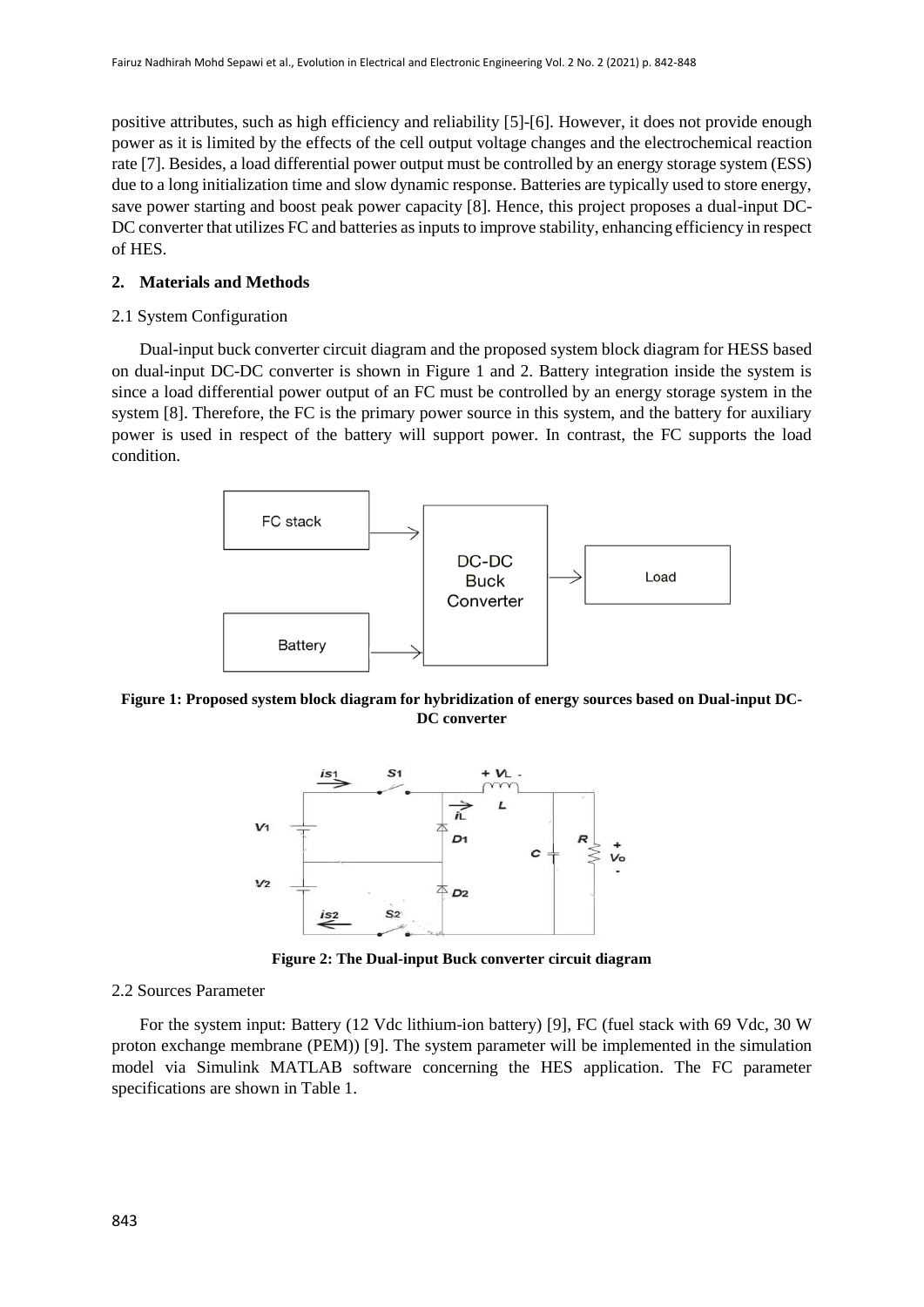| <b>Parameters</b>                                   | Value      |
|-----------------------------------------------------|------------|
| Rated output power, Po                              | 30 W       |
| Nominal Current, <i>Inom</i>                        | 133.3 A    |
| Nominal Voltage, Vnom                               | 69 V       |
| Current at maximum power, Im                        | 225A       |
| Voltage at maximum power, Vm                        | 37 V       |
| Nominal stack efficiency, % <i>nom</i>              | 55 %       |
| Number of cells                                     | 65         |
| Operating temperature                               | 65         |
| Nominal supply pressure of [H2, Air]                | 1.5, 1     |
| Nominal composition percentage (%)<br>[H2, O2, H2O] | 99.99,21,1 |

#### **Table 1: PEM FC stack parameter specifications [10]**

#### 2.3 System Design

The initial design process is to determine the electrical parameters used in the dual-input buck converter circuit. The determined electrical parameters include input voltage, output voltage, switching frequency, current and voltage ripple, and output power. These parameters are useful as a reference in determining the value of the inductor, capacitor, and load. The parameters used as a reference in designing a dual-input buck converter are shown in Table 2 as follows:

| <b>Parameter</b>              | Value    |
|-------------------------------|----------|
| Output Power, Po              | 30 Watt  |
| Output Voltage, Vout          | 24 Volt  |
| Input Voltage 1 (FC), V1      | 69 Volt  |
| Input Voltage 2 (Battery), V2 | 12 Volt  |
| Switching Frequency (f)       | $40$ kHz |
|                               | 1%       |
| $Ripple IL(\Delta IL)$        | 30%      |

**Table 2: Initial specifications of converter design**

In this design, the input voltage is set at 69 volts for the FC, while the input voltage for the battery is set at 12 volts. The output voltage is determined to be 24. The output power is set at 30 watts. The input current ripple through the inductor is set at 30%, and the output voltage ripple is set at 1%. Based on the input voltage and output voltage determined on the converter circuit, the value of the energy conversion ratio or the gain value used can be seen.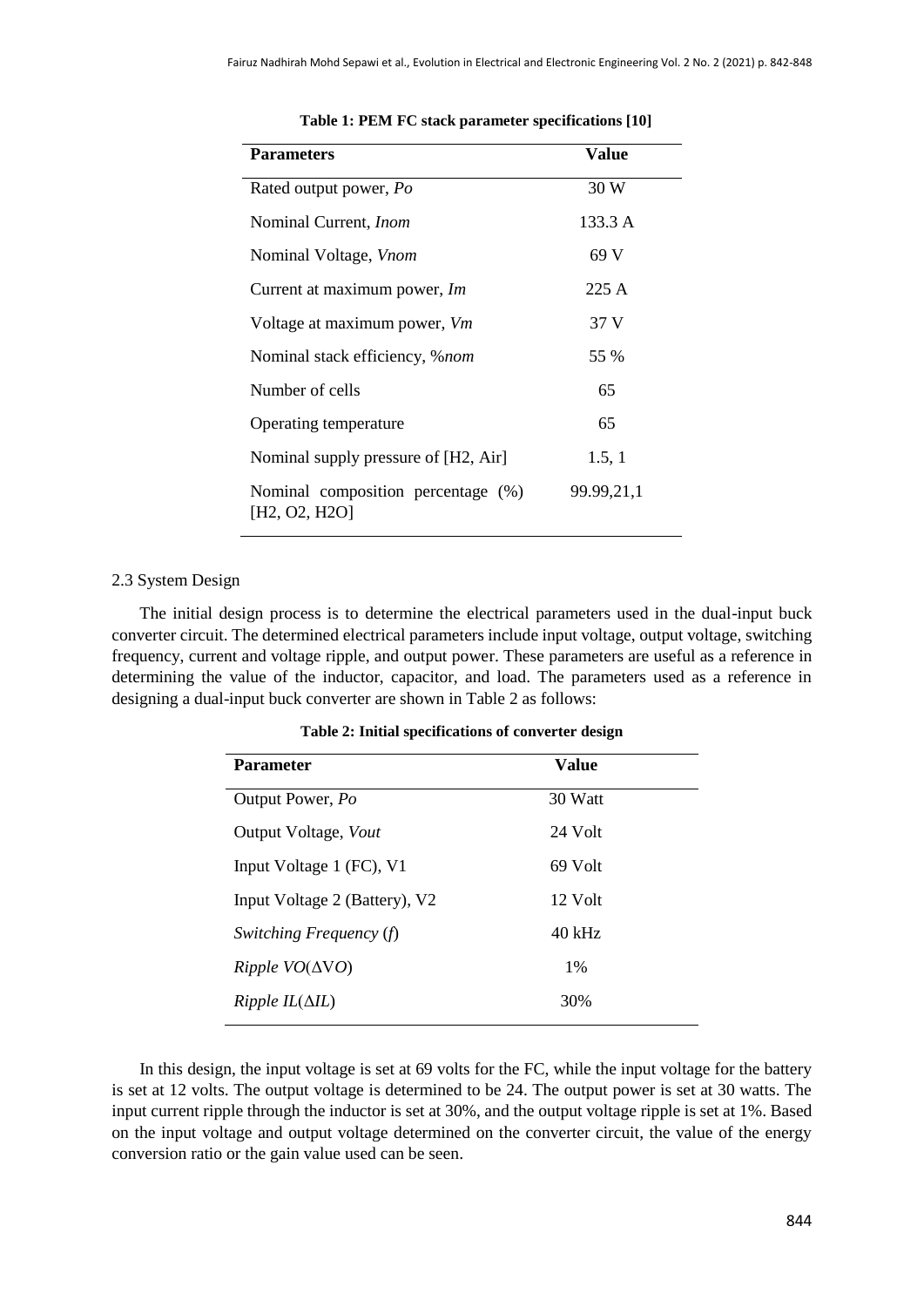#### 2.4 Derivation of Parameter

In accordance with the equation for buck converter, the duty cycle value can be found as follows:

$$
D_1 = \frac{v_{out\,(FC)}}{v_{in\,(FC)}}\qquad \qquad Eq. 1
$$

From the equation (2.1), the duty cycle equation can be obtained as follows:

$$
D_2 = \frac{v_{out} - v_1 D_1}{v_2} \qquad \qquad Eq. 2
$$

For  $V1 + V2 = Vs$ , the following equation and calculation is obtained [11]:

$$
L = \frac{V_0(1 - \max(D_1, D_2))}{0.3(\frac{P_{out}}{v_{in}}) * f} \qquad Eq. 3
$$

The equation for obtaining the capacitor value is as follows [1]:

$$
Q = CV_0 \qquad \qquad Eq.4
$$

$$
\Delta Q = C \Delta V_0 \qquad \qquad Eq.5
$$

$$
\Delta V_0 = \frac{\Delta Q}{c} \qquad \qquad Eq.6
$$

$$
\Delta Q = \frac{1}{2} \left( \frac{T}{2} \right) \left( \frac{\Delta i L}{2} \right) = \left( \frac{T \Delta i L}{8} \right) \qquad Eq. 7
$$

$$
\Delta V_0 = \frac{T \Delta i L}{8C} \qquad \qquad Eq. 8
$$

$$
\Delta V_0 = \frac{T \Delta i L}{8C} (1 - D) T = \frac{V_0 (1 - D)}{8 L C f^2} E q.9
$$

$$
\frac{\Delta V_0}{C} = \frac{(1 - D)}{8Lcf^2} \qquad Eq. 10
$$

$$
C = \frac{1 - max(D_1, D_2)}{8L(\frac{AV_0}{V_0})f^2}
$$
 Eq.11

In order to achieve maximum system performance in term of output voltage, the inductor and capacitor used in this simulation is 3.375mH and 1.157µF.

#### **3. Simulation and Results using MATLAB**

In this design, the system was tested using FC and battery as the input sources. The dual-input dcdc converter design is shown in the Figure 3.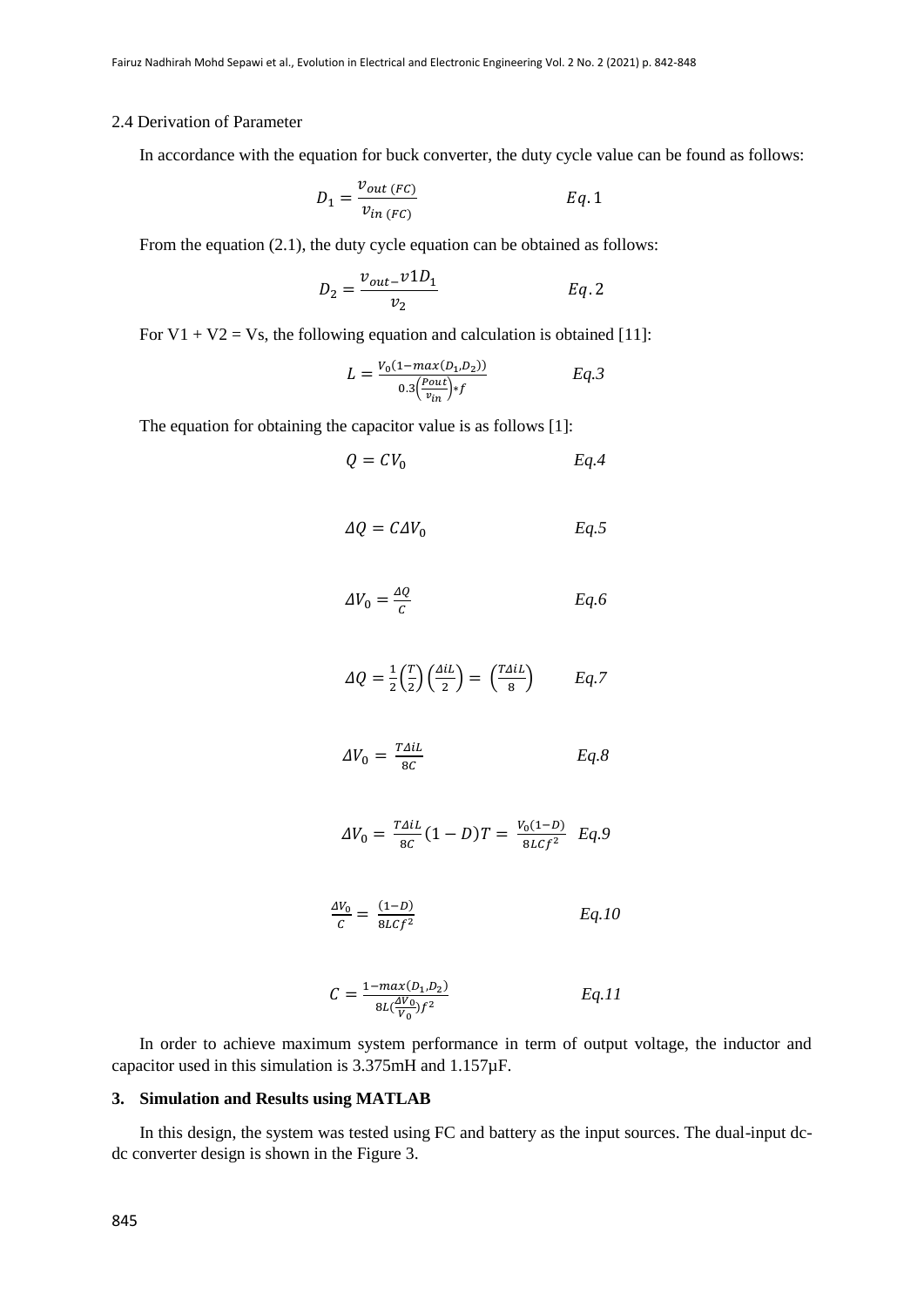

**Figure 3: Simulation of Dual-input DC-DC converter**

In the simulation of the dual-input dc-dc buck converter circuit with the integration of FC and battery as the input sources, several parameter waveforms will be observed, namely the output power at load R (Po) and the output voltage at the load R (Vo) and the load output current (Io). The parameters used in the simulation are ideal components, including MOSFET switches and diodes.

For the duty cycle D1, D2 equal to 0.5, the output current, output voltage and output power waveforms are shown in Figure 4, Figure 5 and Figure 6 respectively.



**Figure 5: Output load voltage of Dual-input DC-DC converter (V)**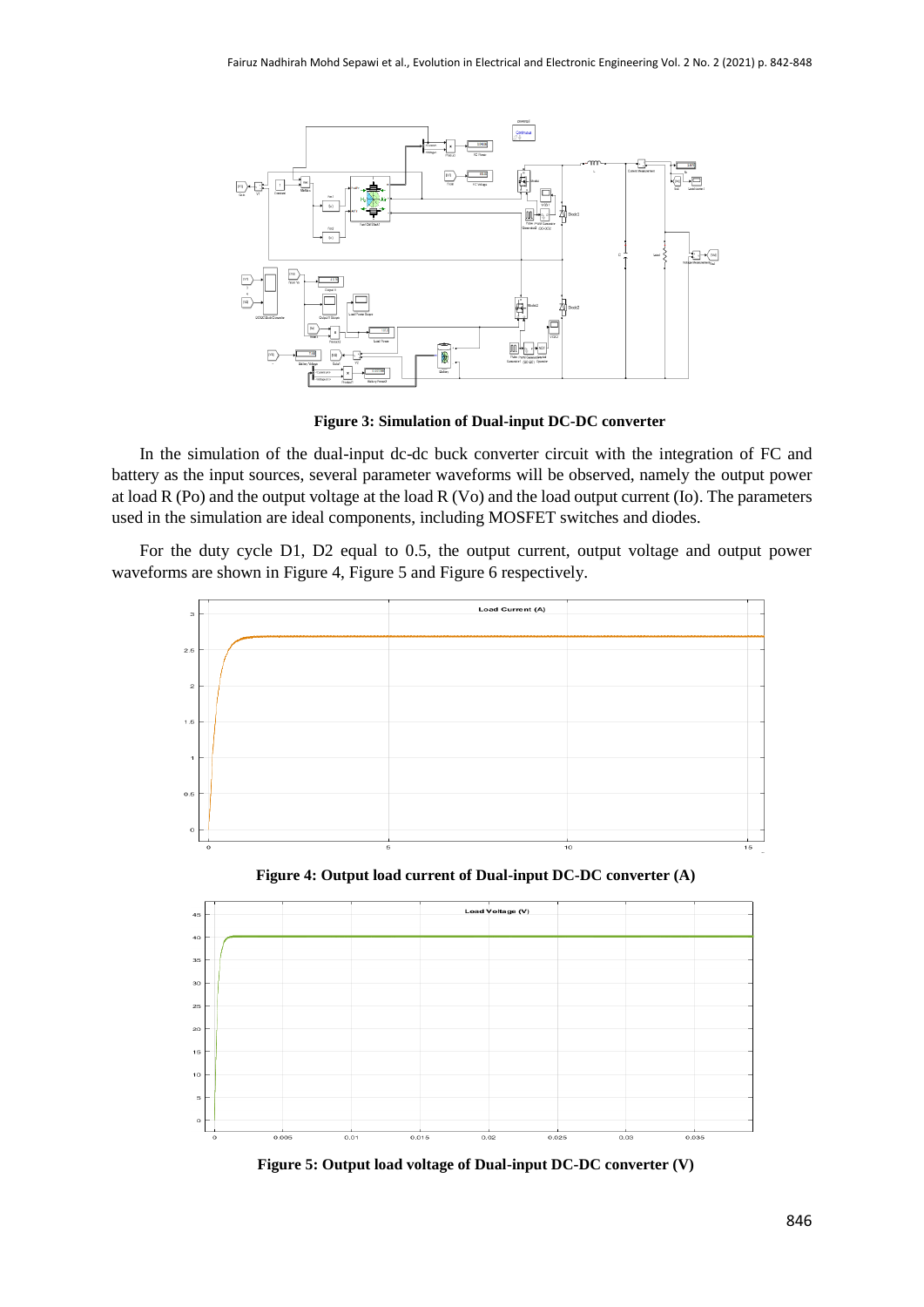

**Figure 6: Output load power of Dual-input DC-DC converter (W)**

In an open-loop system, the converters are developed and simulated. Table 3 shows the result of simulated output voltage of a dual-input dc-dc buck converter for various duty cycles.

| Input<br><b>Voltages</b>           | <b>Duty Cycles</b> | Simulated value (Vo) |
|------------------------------------|--------------------|----------------------|
| VFC &                              | 0.75               | 60.15                |
| <b>VBattery</b><br>$VFC =$<br>69 V | 0.45               | 36.17                |
| <b>VBattery</b>                    | 0.35               | 28.13                |
| $= 12$ V                           | 0.25               | 20.09                |

**Table 3: Result of simulated output voltages based on various duty cycle inputs**

#### **4. Conclusion**

This paper discusses the design of the dual input DC-DC converter using FC and battery sources system. The converter system is designed to manage the load sharing between FC and battery. The findings of this study conclusively demonstrate the integration of multiple energy sources using dualinput dc-dc buck converter advantages. During peak power demand, the energy management system successfully met the system needs. Furthermore, the simulation study proves that the auxiliary energy source overcame the FC's constraints, providing a better and well-regulated output voltage performance of the dual-input dc-dc converter. In addition, this dual-input dc-dc converter is easy to construct, uses few electronic components, and can manage energy sources.

#### **Acknowledgement**

The authors would like to thank the Faculty of Electrical and Electronic Engineering, Universiti Tun Hussein Onn Malaysia for its support.